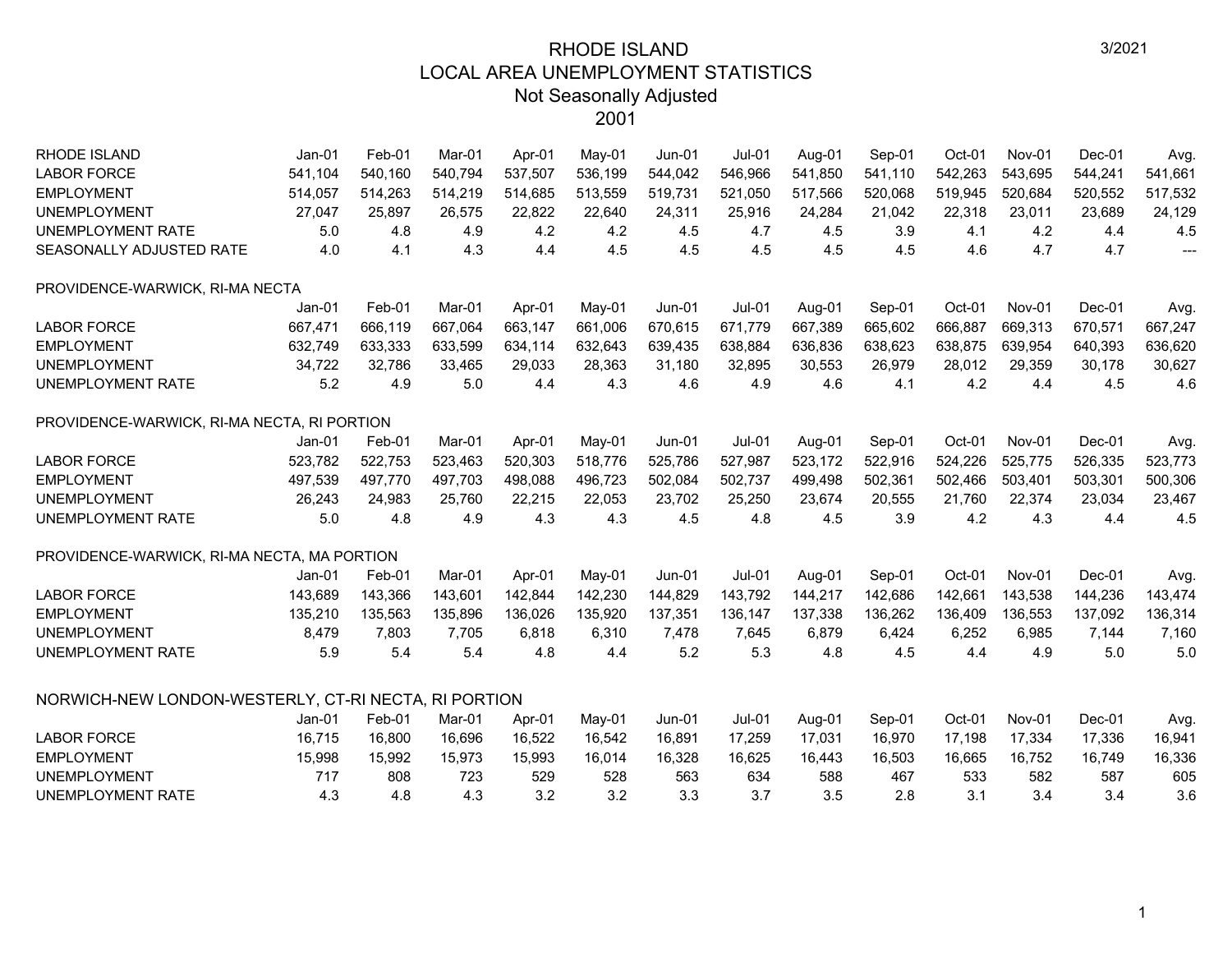| <b>BARRINGTON</b>        | Jan-01   | Feb-01 | Mar-01 | Apr-01 | May-01 | Jun-01   | Jul-01        | Aug-01 | Sep-01 | Oct-01 | Nov-01        | $Dec-01$ | Avg.   |
|--------------------------|----------|--------|--------|--------|--------|----------|---------------|--------|--------|--------|---------------|----------|--------|
| <b>LABOR FORCE</b>       | 8,364    | 8,353  | 8,345  | 8,321  | 8,303  | 8,431    | 8,443         | 8,388  | 8,406  | 8,428  | 8,439         | 8,433    | 8,387  |
| <b>EMPLOYMENT</b>        | 8,078    | 8,082  | 8,081  | 8,088  | 8,065  | 8,152    | 8,163         | 8,110  | 8,157  | 8,159  | 8,174         | 8,172    | 8,123  |
| <b>UNEMPLOYMENT</b>      | 286      | 271    | 264    | 233    | 238    | 279      | 280           | 278    | 249    | 269    | 265           | 261      | 264    |
| <b>UNEMPLOYMENT RATE</b> | 3.4      | 3.2    | 3.2    | 2.8    | 2.9    | 3.3      | 3.3           | 3.3    | 3.0    | 3.2    | 3.1           | 3.1      | 3.1    |
| <b>BRISTOL</b>           | $Jan-01$ | Feb-01 | Mar-01 | Apr-01 | May-01 | $Jun-01$ | $Jul-01$      | Aug-01 | Sep-01 | Oct-01 | Nov-01        | $Dec-01$ | Avg.   |
| <b>LABOR FORCE</b>       | 12,075   | 12,077 | 12,099 | 11,976 | 11,908 | 12,059   | 12,108        | 11,985 | 11,988 | 12,032 | 12,091        | 12,104   | 12,042 |
| <b>EMPLOYMENT</b>        | 11,530   | 11,535 | 11,534 | 11,542 | 11,511 | 11,635   | 11,650        | 11,575 | 11,642 | 11,645 | 11,667        | 11,664   | 11,594 |
| <b>UNEMPLOYMENT</b>      | 545      | 542    | 565    | 434    | 397    | 424      | 458           | 410    | 346    | 387    | 424           | 440      | 448    |
| <b>UNEMPLOYMENT RATE</b> | 4.5      | 4.5    | 4.7    | 3.6    | 3.3    | 3.5      | 3.8           | 3.4    | 2.9    | 3.2    | 3.5           | 3.6      | 3.7    |
| <b>BURRILLVILLE</b>      | $Jan-01$ | Feb-01 | Mar-01 | Apr-01 | May-01 | $Jun-01$ | <b>Jul-01</b> | Aug-01 | Sep-01 | Oct-01 | <b>Nov-01</b> | Dec-01   | Avg.   |
| <b>LABOR FORCE</b>       | 9,146    | 9,150  | 9,174  | 9,101  | 9,052  | 9,168    | 9,226         | 9,142  | 9,115  | 9,131  | 9,168         | 9,191    | 9,147  |
| <b>EMPLOYMENT</b>        | 8,735    | 8,740  | 8,738  | 8,745  | 8,721  | 8,815    | 8,827         | 8,770  | 8,820  | 8,823  | 8,838         | 8,837    | 8,784  |
| <b>UNEMPLOYMENT</b>      | 411      | 410    | 436    | 356    | 331    | 353      | 399           | 372    | 295    | 308    | 330           | 354      | 363    |
| <b>UNEMPLOYMENT RATE</b> | 4.5      | 4.5    | 4.8    | 3.9    | 3.7    | 3.9      | 4.3           | 4.1    | 3.2    | 3.4    | 3.6           | 3.9      | 4.0    |
| <b>CENTRAL FALLS</b>     | $Jan-01$ | Feb-01 | Mar-01 | Apr-01 | May-01 | $Jun-01$ | $Jul-01$      | Aug-01 | Sep-01 | Oct-01 | Nov-01        | Dec-01   | Avg.   |
| <b>LABOR FORCE</b>       | 7,895    | 7,862  | 8,002  | 7,951  | 7,896  | 7,994    | 8,058         | 7,915  | 7,912  | 7,938  | 7,915         | 7,924    | 7,938  |
| <b>EMPLOYMENT</b>        | 7,322    | 7,325  | 7,324  | 7,329  | 7,309  | 7,388    | 7,398         | 7,351  | 7,393  | 7,394  | 7,408         | 7,407    | 7,362  |
| <b>UNEMPLOYMENT</b>      | 573      | 537    | 678    | 622    | 587    | 606      | 660           | 564    | 519    | 544    | 507           | 517      | 576    |
| <b>UNEMPLOYMENT RATE</b> | 7.3      | 6.8    | 8.5    | 7.8    | 7.4    | 7.6      | 8.2           | 7.1    | 6.6    | 6.9    | 6.4           | 6.5      | 7.3    |
| <b>CHARLESTOWN</b>       | Jan-01   | Feb-01 | Mar-01 | Apr-01 | May-01 | $Jun-01$ | <b>Jul-01</b> | Aug-01 | Sep-01 | Oct-01 | Nov-01        | $Dec-01$ | Avg.   |
| <b>LABOR FORCE</b>       | 4,564    | 4,556  | 4,533  | 4,488  | 4,453  | 4,503    | 4,543         | 4,511  | 4,473  | 4,508  | 4,528         | 4,542    | 4,517  |
| <b>EMPLOYMENT</b>        | 4,288    | 4,290  | 4,290  | 4,293  | 4,281  | 4,327    | 4,332         | 4,304  | 4,329  | 4,330  | 4,339         | 4,338    | 4,312  |
| <b>UNEMPLOYMENT</b>      | 276      | 266    | 243    | 195    | 172    | 176      | 211           | 207    | 144    | 178    | 189           | 204      | 205    |
| <b>UNEMPLOYMENT RATE</b> | 6.0      | 5.8    | 5.4    | 4.3    | 3.9    | 3.9      | 4.6           | 4.6    | 3.2    | 3.9    | 4.2           | 4.5      | 4.5    |
| <b>COVENTRY</b>          | $Jan-01$ | Feb-01 | Mar-01 | Apr-01 | May-01 | $Jun-01$ | $Jul-01$      | Aug-01 | Sep-01 | Oct-01 | Nov-01        | Dec-01   | Avg.   |
| <b>LABOR FORCE</b>       | 19,424   | 19,368 | 19,332 | 19,211 | 19,142 | 19,385   | 19,540        | 19,401 | 19,345 | 19,399 | 19,461        | 19,485   | 19,374 |
| <b>EMPLOYMENT</b>        | 18,497   | 18,505 | 18,504 | 18,518 | 18,467 | 18,666   | 18,691        | 18,570 | 18,676 | 18,680 | 18,715        | 18,712   | 18,600 |
| <b>UNEMPLOYMENT</b>      | 927      | 863    | 828    | 693    | 675    | 719      | 849           | 831    | 669    | 719    | 746           | 773      | 774    |
| <b>UNEMPLOYMENT RATE</b> | 4.8      | 4.5    | 4.3    | 3.6    | 3.5    | 3.7      | 4.3           | 4.3    | 3.5    | 3.7    | 3.8           | 4.0      | 4.0    |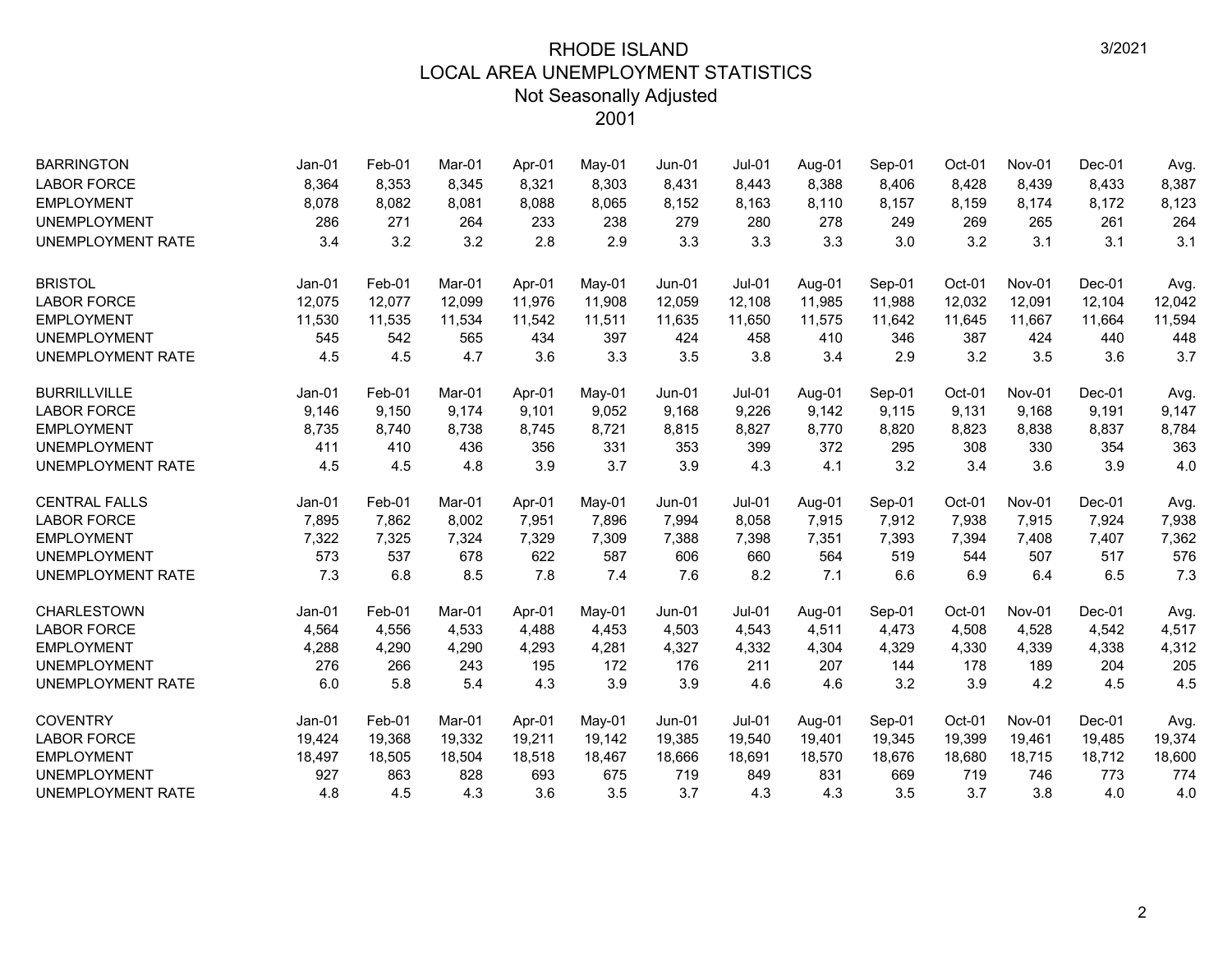| <b>CRANSTON</b><br><b>LABOR FORCE</b> | $Jan-01$<br>40,048 | Feb-01<br>39,983 | Mar-01<br>39,993 | Apr-01<br>39,814 | May-01<br>39,715 | <b>Jun-01</b><br>40,281 | $Jul-01$<br>40,370 | Aug-01<br>39,980 | Sep-01<br>40,004 | Oct-01<br>40,092 | Nov-01<br>40,225 | Dec-01<br>40,261 | Avg.<br>40,063 |
|---------------------------------------|--------------------|------------------|------------------|------------------|------------------|-------------------------|--------------------|------------------|------------------|------------------|------------------|------------------|----------------|
| <b>EMPLOYMENT</b>                     | 38,135             | 38,152           | 38,147           | 38,177           | 38,072           | 38,484                  | 38,532             | 38,284           | 38,504           | 38,511           | 38,584           | 38,575           | 38,346         |
| <b>UNEMPLOYMENT</b>                   | 1,913              | 1,831            | 1,846            | 1,637            | 1,643            | 1,797                   | 1,838              | 1,696            | 1,500            | 1,581            | 1,641            | 1,686            | 1,717          |
| <b>UNEMPLOYMENT RATE</b>              | 4.8                | 4.6              | 4.6              | 4.1              | 4.1              | 4.5                     | 4.6                | 4.2              | 3.7              | 3.9              | 4.1              | 4.2              | 4.3            |
|                                       |                    |                  |                  |                  |                  |                         |                    |                  |                  |                  |                  |                  |                |
| <b>CUMBERLAND</b>                     | Jan-01             | Feb-01           | Mar-01           | Apr-01           | May-01           | $Jun-01$                | $Jul-01$           | Aug-01           | Sep-01           | Oct-01           | Nov-01           | Dec-01           | Avg.           |
| <b>LABOR FORCE</b>                    | 17,926             | 17,928           | 18.004           | 17.885           | 17,850           | 18,097                  | 18,221             | 18,051           | 18,003           | 18,069           | 18,091           | 18,089           | 18,018         |
| <b>EMPLOYMENT</b>                     | 17,171             | 17,178           | 17,176           | 17,189           | 17,142           | 17,328                  | 17,350             | 17,238           | 17,337           | 17,341           | 17,372           | 17,369           | 17,266         |
| <b>UNEMPLOYMENT</b>                   | 755                | 750              | 828              | 696              | 708              | 769                     | 871                | 813              | 666              | 728              | 719              | 720              | 752            |
| <b>UNEMPLOYMENT RATE</b>              | 4.2                | 4.2              | 4.6              | 3.9              | 4.0              | 4.2                     | 4.8                | 4.5              | 3.7              | 4.0              | 4.0              | 4.0              | 4.2            |
| <b>EAST GREENWICH</b>                 | Jan-01             | Feb-01           | Mar-01           | Apr-01           | May-01           | $Jun-01$                | $Jul-01$           | Aug-01           | Sep-01           | Oct-01           | <b>Nov-01</b>    | Dec-01           | Avg.           |
| <b>LABOR FORCE</b>                    | 6,642              | 6,641            | 6.630            | 6.607            | 6,579            | 6,652                   | 6,671              | 6,619            | 6,618            | 6,648            | 6.663            | 6,665            | 6,637          |
| <b>EMPLOYMENT</b>                     | 6,309              | 6,311            | 6,312            | 6,316            | 6,300            | 6,367                   | 6,376              | 6,334            | 6,371            | 6,372            | 6,384            | 6,383            | 6,345          |
| <b>UNEMPLOYMENT</b>                   | 333                | 330              | 318              | 291              | 279              | 285                     | 295                | 285              | 247              | 276              | 279              | 282              | 292            |
| UNEMPLOYMENT RATE                     | 5.0                | 5.0              | 4.8              | 4.4              | 4.2              | 4.3                     | 4.4                | 4.3              | 3.7              | 4.2              | 4.2              | 4.2              | 4.4            |
| <b>EAST PROVIDENCE</b>                | $Jan-01$           | Feb-01           | Mar-01           | Apr-01           | May-01           | $Jun-01$                | $Jul-01$           | Aug-01           | Sep-01           | Oct-01           | Nov-01           | $Dec-01$         | Avg.           |
| <b>LABOR FORCE</b>                    | 25,075             | 25,033           | 25,056           | 24,946           | 24,800           | 25,075                  | 25,181             | 24,994           | 25,009           | 25,101           | 25,142           | 25,174           | 25,049         |
| <b>EMPLOYMENT</b>                     | 23,699             | 23,711           | 23,707           | 23,725           | 23,661           | 23,916                  | 23,948             | 23,793           | 23,928           | 23,934           | 23,979           | 23,974           | 23,831         |
| <b>UNEMPLOYMENT</b>                   | 1,376              | 1,322            | 1,349            | 1,221            | 1,139            | 1,159                   | 1,233              | 1,201            | 1,081            | 1,167            | 1,163            | 1,200            | 1,218          |
| UNEMPLOYMENT RATE                     | 5.5                | 5.3              | 5.4              | 4.9              | 4.6              | 4.6                     | 4.9                | 4.8              | 4.3              | 4.6              | 4.6              | 4.8              | 4.9            |
| <b>EXETER</b>                         | Jan-01             | Feb-01           | Mar-01           | Apr-01           | May-01           | $Jun-01$                | <b>Jul-01</b>      | Aug-01           | Sep-01           | Oct-01           | <b>Nov-01</b>    | $Dec-01$         | Avg.           |
| <b>LABOR FORCE</b>                    | 3,585              | 3,596            | 3,575            | 3,534            | 3,527            | 3,576                   | 3,595              | 3,569            | 3,558            | 3,559            | 3,576            | 3,591            | 3,570          |
| <b>EMPLOYMENT</b>                     | 3,423              | 3,426            | 3,425            | 3,428            | 3,419            | 3,454                   | 3,460              | 3,437            | 3,457            | 3,458            | 3,464            | 3,464            | 3,443          |
| <b>UNEMPLOYMENT</b>                   | 162                | 170              | 150              | 106              | 108              | 122                     | 135                | 132              | 101              | 101              | 112              | 127              | 127            |
| UNEMPLOYMENT RATE                     | 4.5                | 4.7              | 4.2              | 3.0              | 3.1              | 3.4                     | 3.8                | 3.7              | 2.8              | 2.8              | 3.1              | 3.5              | 3.6            |
| <b>FOSTER</b>                         | $Jan-01$           | Feb-01           | Mar-01           | Apr-01           | May-01           | $Jun-01$                | $Jul-01$           | Aug-01           | Sep-01           | Oct-01           | Nov-01           | $Dec-01$         | Avg.           |
| <b>LABOR FORCE</b>                    | 2,503              | 2,498            | 2,512            | 2,477            | 2,467            | 2,502                   | 2,532              | 2,519            | 2,510            | 2,515            | 2,522            | 2,527            | 2,507          |
| <b>EMPLOYMENT</b>                     | 2,375              | 2,376            | 2,376            | 2,377            | 2,371            | 2,397                   | 2,400              | 2,385            | 2,398            | 2,399            | 2,403            | 2,402            | 2,388          |
| <b>UNEMPLOYMENT</b>                   | 128                | 122              | 136              | 100              | 96               | 105                     | 132                | 134              | 112              | 116              | 119              | 125              | 119            |
| <b>UNEMPLOYMENT RATE</b>              | 5.1                | 4.9              | 5.4              | 4.0              | 3.9              | 4.2                     | 5.2                | 5.3              | 4.5              | 4.6              | 4.7              | 4.9              | 4.7            |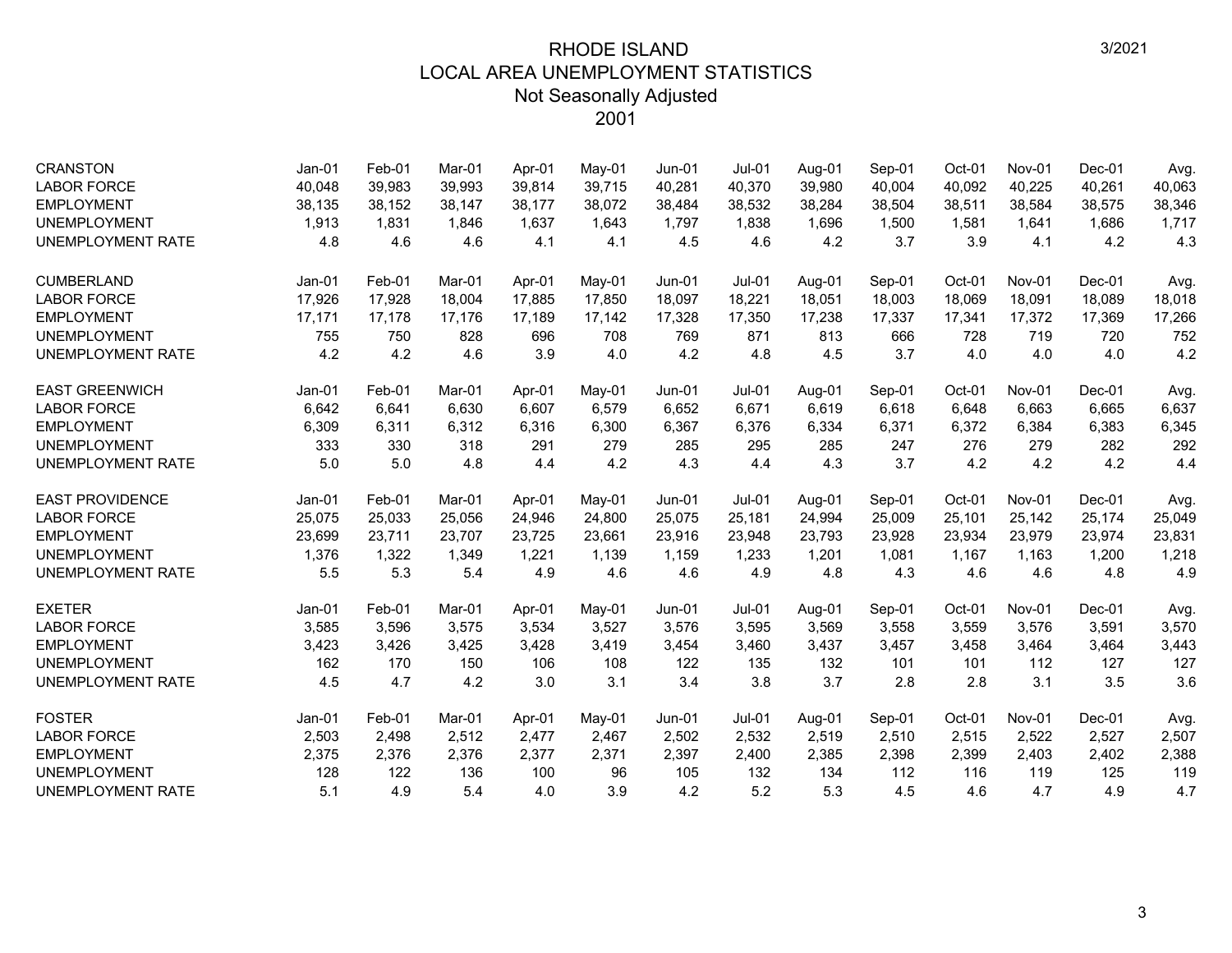| <b>GLOCESTER</b><br><b>LABOR FORCE</b><br><b>EMPLOYMENT</b><br><b>UNEMPLOYMENT</b><br><b>UNEMPLOYMENT RATE</b> | Jan-01<br>5,992<br>5,765<br>227<br>3.8 | Feb-01<br>5,994<br>5,768<br>226<br>3.8 | Mar-01<br>5,983<br>5,766<br>217<br>3.6 | Apr-01<br>5,947<br>5,771<br>176<br>3.0 | $Mav-01$<br>5,924<br>5,755<br>169<br>2.9 | $Jun-01$<br>6,001<br>5,817<br>184<br>3.1 | <b>Jul-01</b><br>6,026<br>5,825<br>201<br>3.3 | Aug-01<br>5,977<br>5,787<br>190<br>3.2 | Sep-01<br>5,972<br>5,821<br>151<br>2.5 | Oct-01<br>5,988<br>5,822<br>166<br>2.8 | Nov-01<br>5,997<br>5,832<br>165<br>2.8 | $Dec-01$<br>6,005<br>5,832<br>173<br>2.9 | Avg.<br>5,984<br>5,797<br>187<br>3.1 |
|----------------------------------------------------------------------------------------------------------------|----------------------------------------|----------------------------------------|----------------------------------------|----------------------------------------|------------------------------------------|------------------------------------------|-----------------------------------------------|----------------------------------------|----------------------------------------|----------------------------------------|----------------------------------------|------------------------------------------|--------------------------------------|
| <b>HOPKINTON</b>                                                                                               | Jan-01                                 | Feb-01                                 | Mar-01                                 | Apr-01                                 | May-01                                   | $Jun-01$                                 | $Jul-01$                                      | Aug-01                                 | Sep-01                                 | Oct-01                                 | Nov-01                                 | Dec-01                                   | Avg.                                 |
| <b>LABOR FORCE</b><br><b>EMPLOYMENT</b>                                                                        | 4,554<br>4,356                         | 4,559<br>4,358                         | 4,554<br>4,358                         | 4,505<br>4,362                         | 4,505<br>4,349                           | 4,558<br>4,396                           | 4,579<br>4,401                                | 4,544<br>4,373                         | 4,523<br>4,398                         | 4,525<br>4,398                         | 4,554<br>4,407                         | 4,560<br>4,407                           | 4,543<br>4,380                       |
| <b>UNEMPLOYMENT</b>                                                                                            | 198                                    | 201                                    | 196                                    | 143                                    | 156                                      | 162                                      | 178                                           | 171                                    | 125                                    | 127                                    | 147                                    | 153                                      | 163                                  |
| <b>UNEMPLOYMENT RATE</b>                                                                                       | 4.3                                    | 4.4                                    | 4.3                                    | 3.2                                    | 3.5                                      | 3.6                                      | 3.9                                           | 3.8                                    | 2.8                                    | 2.8                                    | 3.2                                    | 3.4                                      | 3.6                                  |
| <b>JAMESTOWN</b>                                                                                               | Jan-01                                 | Feb-01                                 | Mar-01                                 | Apr-01                                 | May-01                                   | $Jun-01$                                 | <b>Jul-01</b>                                 | Aug-01                                 | Sep-01                                 | Oct-01                                 | Nov-01                                 | Dec-01                                   | Avg.                                 |
| <b>LABOR FORCE</b>                                                                                             | 3,128                                  | 3,123                                  | 3,119                                  | 3,106                                  | 3,085                                    | 3,119                                    | 3,124                                         | 3,107                                  | 3,117                                  | 3,119                                  | 3,127                                  | 3,131                                    | 3,117                                |
| <b>EMPLOYMENT</b>                                                                                              | 2,995                                  | 2,996                                  | 2,996                                  | 2,998                                  | 2,990                                    | 3,023                                    | 3,026                                         | 3,007                                  | 3,024                                  | 3,025                                  | 3,030                                  | 3,030                                    | 3,012                                |
| <b>UNEMPLOYMENT</b><br><b>UNEMPLOYMENT RATE</b>                                                                | 133<br>4.3                             | 127<br>4.1                             | 123<br>3.9                             | 108<br>3.5                             | 95<br>3.1                                | 96<br>3.1                                | 98<br>3.1                                     | 100<br>3.2                             | 93<br>3.0                              | 94<br>3.0                              | 97<br>3.1                              | 101<br>3.2                               | 105<br>3.4                           |
|                                                                                                                |                                        |                                        |                                        |                                        |                                          |                                          |                                               |                                        |                                        |                                        |                                        |                                          |                                      |
| <b>JOHNSTON</b>                                                                                                | Jan-01                                 | Feb-01                                 | Mar-01                                 | Apr-01                                 | May-01                                   | Jun-01                                   | $Jul-01$                                      | Aug-01                                 | Sep-01                                 | Oct-01                                 | Nov-01                                 | Dec-01                                   | Avg.                                 |
| <b>LABOR FORCE</b>                                                                                             | 14,970                                 | 14,980                                 | 14,984                                 | 14,862                                 | 14,752                                   | 14,905                                   | 15,011                                        | 14,877                                 | 14,869                                 | 14,911                                 | 14,948                                 | 14,943                                   | 14,918                               |
| <b>EMPLOYMENT</b>                                                                                              | 14,150                                 | 14,156                                 | 14,154                                 | 14,164                                 | 14,126                                   | 14,279                                   | 14,297                                        | 14,205                                 | 14,287                                 | 14,290                                 | 14,316                                 | 14,313                                   | 14,228                               |
| <b>UNEMPLOYMENT</b>                                                                                            | 820                                    | 824                                    | 830                                    | 698                                    | 626                                      | 626                                      | 714                                           | 672                                    | 582                                    | 621                                    | 632                                    | 630                                      | 690                                  |
| <b>UNEMPLOYMENT RATE</b>                                                                                       | 5.5                                    | 5.5                                    | 5.5                                    | 4.7                                    | 4.2                                      | 4.2                                      | 4.8                                           | 4.5                                    | 3.9                                    | 4.2                                    | 4.2                                    | 4.2                                      | 4.6                                  |
| <b>LINCOLN</b>                                                                                                 | $Jan-01$                               | Feb-01                                 | Mar-01                                 | Apr-01                                 | May-01                                   | $Jun-01$                                 | $Jul-01$                                      | Aug-01                                 | Sep-01                                 | Oct-01                                 | Nov-01                                 | $Dec-01$                                 | Avg.                                 |
| <b>LABOR FORCE</b>                                                                                             | 11,626                                 | 11,630                                 | 11,650                                 | 11,577                                 | 11,576                                   | 11,703                                   | 11,759                                        | 11,684                                 | 11,678                                 | 11,713                                 | 11,731                                 | 11,742                                   | 11,672                               |
| <b>EMPLOYMENT</b>                                                                                              | 11,154                                 | 11,160                                 | 11,159                                 | 11,166                                 | 11,136                                   | 11,256                                   | 11,271                                        | 11,198                                 | 11,262                                 | 11,264                                 | 11,286                                 | 11,283                                   | 11,216                               |
| <b>UNEMPLOYMENT</b>                                                                                            | 472                                    | 470                                    | 491                                    | 411                                    | 440                                      | 447                                      | 488                                           | 486                                    | 416                                    | 449                                    | 445                                    | 459                                      | 456                                  |
| <b>UNEMPLOYMENT RATE</b>                                                                                       | 4.1                                    | 4.0                                    | 4.2                                    | 3.6                                    | 3.8                                      | 3.8                                      | 4.2                                           | 4.2                                    | 3.6                                    | 3.8                                    | 3.8                                    | 3.9                                      | 3.9                                  |
| <b>LITTLE COMPTON</b>                                                                                          | Jan-01                                 | Feb-01                                 | Mar-01                                 | Apr-01                                 | May-01                                   | $Jun-01$                                 | $Jul-01$                                      | Aug-01                                 | Sep-01                                 | Oct-01                                 | Nov-01                                 | Dec-01                                   | Avg.                                 |
| <b>LABOR FORCE</b>                                                                                             | 1,935                                  | 1,922                                  | 1,927                                  | 1,905                                  | 1,894                                    | 1,915                                    | 1,918                                         | 1,901                                  | 1,904                                  | 1,910                                  | 1,936                                  | 1,935                                    | 1,917                                |
| <b>EMPLOYMENT</b>                                                                                              | 1,844                                  | 1,845                                  | 1,844                                  | 1,846                                  | 1,841                                    | 1,861                                    | 1,862                                         | 1,851                                  | 1,861                                  | 1,862                                  | 1,865                                  | 1,865                                    | 1,854                                |
| <b>UNEMPLOYMENT</b>                                                                                            | 91                                     | 77                                     | 83                                     | 59                                     | 53                                       | 54                                       | 56                                            | 50                                     | 43                                     | 48                                     | 71                                     | 70                                       | 63                                   |
| <b>UNEMPLOYMENT RATE</b>                                                                                       | 4.7                                    | 4.0                                    | 4.3                                    | 3.1                                    | 2.8                                      | 2.8                                      | 2.9                                           | 2.6                                    | 2.3                                    | 2.5                                    | 3.7                                    | 3.6                                      | 3.3                                  |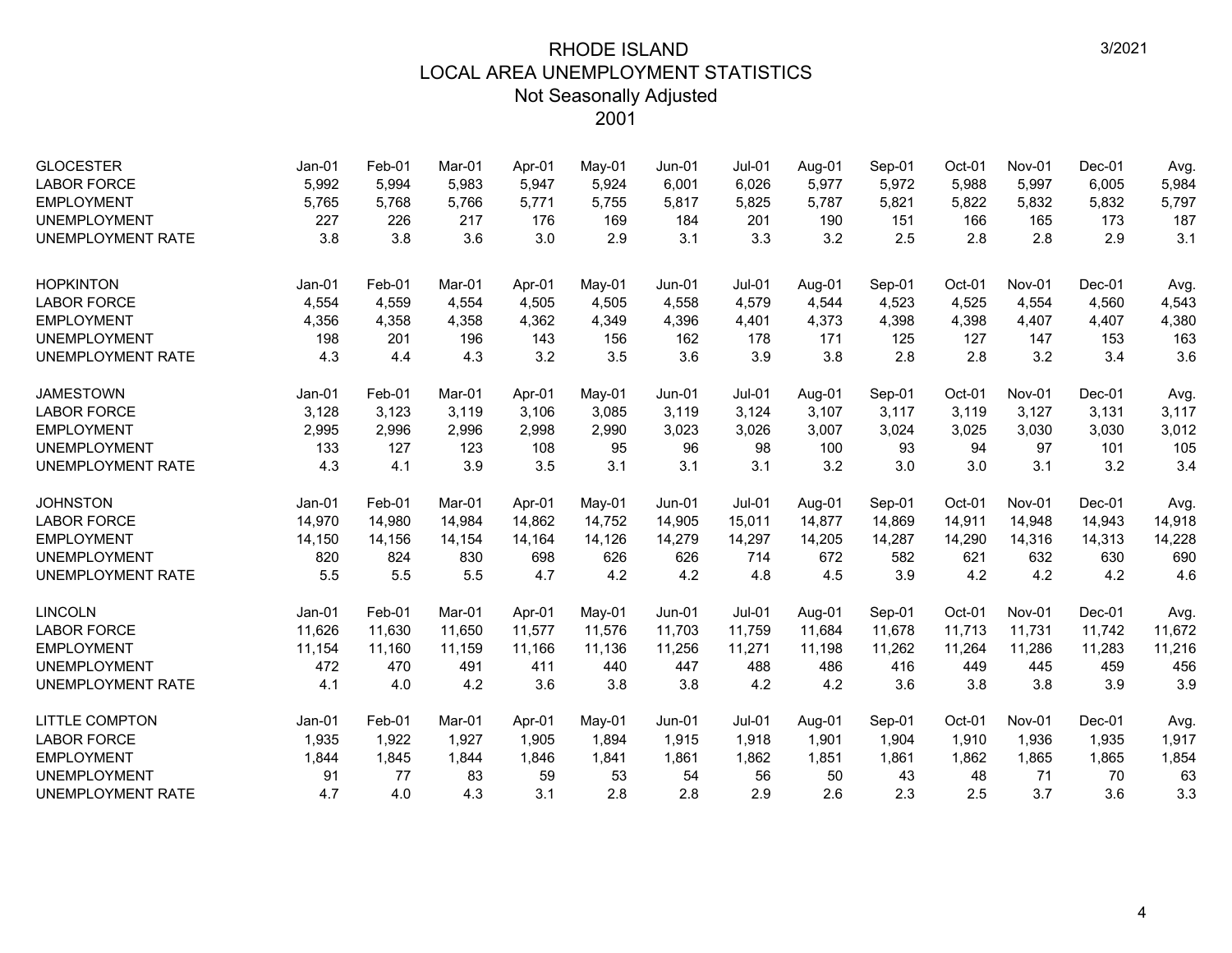| <b>MIDDLETOWN</b>        | Jan-01   | Feb-01 | Mar-01 | Apr-01 | May-01   | $Jun-01$ | $Jul-01$      | Aug-01 | Sep-01 | Oct-01 | <b>Nov-01</b> | $Dec-01$ | Avg.   |
|--------------------------|----------|--------|--------|--------|----------|----------|---------------|--------|--------|--------|---------------|----------|--------|
| <b>LABOR FORCE</b>       | 8,385    | 8,371  | 8,358  | 8,288  | 8,251    | 8,368    | 8,398         | 8,332  | 8,337  | 8,351  | 8,389         | 8,410    | 8,353  |
| <b>EMPLOYMENT</b>        | 7,988    | 7,992  | 7,991  | 7,998  | 7,976    | 8,061    | 8,072         | 8,020  | 8,066  | 8,068  | 8,082         | 8,081    | 8,033  |
| <b>UNEMPLOYMENT</b>      | 397      | 379    | 367    | 290    | 275      | 307      | 326           | 312    | 271    | 283    | 307           | 329      | 320    |
| <b>UNEMPLOYMENT RATE</b> | 4.7      | 4.5    | 4.4    | 3.5    | 3.3      | 3.7      | 3.9           | 3.7    | 3.3    | 3.4    | 3.7           | 3.9      | 3.8    |
| NARRAGANSETT             | Jan-01   | Feb-01 | Mar-01 | Apr-01 | $Mav-01$ | $Jun-01$ | <b>Jul-01</b> | Aug-01 | Sep-01 | Oct-01 | Nov-01        | Dec-01   | Avg.   |
| <b>LABOR FORCE</b>       | 9,570    | 9,562  | 9,555  | 9,521  | 9,501    | 9,613    | 9.630         | 9,544  | 9,567  | 9,582  | 9,624         | 9,625    | 9,575  |
| <b>EMPLOYMENT</b>        | 9,249    | 9,254  | 9,253  | 9,259  | 9,234    | 9,334    | 9,346         | 9,286  | 9,339  | 9,341  | 9,359         | 9,356    | 9,301  |
| <b>UNEMPLOYMENT</b>      | 321      | 308    | 302    | 262    | 267      | 279      | 284           | 258    | 228    | 241    | 265           | 269      | 274    |
| <b>UNEMPLOYMENT RATE</b> | 3.4      | 3.2    | 3.2    | 2.8    | 2.8      | 2.9      | 2.9           | 2.7    | 2.4    | 2.5    | 2.8           | 2.8      | 2.9    |
| <b>NEW SHOREHAM</b>      | $Jan-01$ | Feb-01 | Mar-01 | Apr-01 | May-01   | $Jun-01$ | $Jul-01$      | Aug-01 | Sep-01 | Oct-01 | Nov-01        | $Dec-01$ | Avg.   |
| <b>LABOR FORCE</b>       | 607      | 610    | 636    | 677    | 883      | 1,364    | 1,721         | 1,652  | 1,232  | 838    | 585           | 579      | 948    |
| <b>EMPLOYMENT</b>        | 518      | 505    | 541    | 602    | 822      | 1,317    | 1,684         | 1,625  | 1,209  | 818    | 531           | 511      | 890    |
| <b>UNEMPLOYMENT</b>      | 89       | 105    | 95     | 75     | 61       | 47       | 37            | 27     | 23     | 20     | 54            | 68       | 58     |
| <b>UNEMPLOYMENT RATE</b> | 14.7     | 17.2   | 14.9   | 11.1   | 6.9      | 3.4      | 2.1           | 1.6    | 1.9    | 2.4    | 9.2           | 11.7     | 6.1    |
| <b>NEWPORT</b>           | $Jan-01$ | Feb-01 | Mar-01 | Apr-01 | May-01   | $Jun-01$ | $Jul-01$      | Aug-01 | Sep-01 | Oct-01 | Nov-01        | $Dec-01$ | Avg.   |
| <b>LABOR FORCE</b>       | 13,531   | 13,533 | 13,468 | 13,332 | 13,210   | 13,370   | 13,382        | 13,276 | 13,286 | 13,326 | 13,466        | 13,486   | 13,389 |
| <b>EMPLOYMENT</b>        | 12,792   | 12,797 | 12,796 | 12,805 | 12,771   | 12,908   | 12,925        | 12,842 | 12,915 | 12,918 | 12,942        | 12,940   | 12,863 |
| <b>UNEMPLOYMENT</b>      | 739      | 736    | 672    | 527    | 439      | 462      | 457           | 434    | 371    | 408    | 524           | 546      | 526    |
| <b>UNEMPLOYMENT RATE</b> | 5.5      | 5.4    | 5.0    | 4.0    | 3.3      | 3.5      | 3.4           | 3.3    | 2.8    | 3.1    | 3.9           | 4.0      | 3.9    |
| <b>NORTH KINGSTOWN</b>   | $Jan-01$ | Feb-01 | Mar-01 | Apr-01 | May-01   | $Jun-01$ | $Jul-01$      | Aug-01 | Sep-01 | Oct-01 | Nov-01        | $Dec-01$ | Avg.   |
| <b>LABOR FORCE</b>       | 14,865   | 14,845 | 14,831 | 14,775 | 14,728   | 14,926   | 14,959        | 14,851 | 14,889 | 14,921 | 14,972        | 14,964   | 14,877 |
| <b>EMPLOYMENT</b>        | 14,277   | 14,283 | 14.280 | 14,293 | 14,253   | 14,406   | 14,425        | 14,333 | 14,415 | 14,418 | 14.445        | 14,442   | 14,356 |
| <b>UNEMPLOYMENT</b>      | 588      | 562    | 551    | 482    | 475      | 520      | 534           | 518    | 474    | 503    | 527           | 522      | 521    |
| <b>UNEMPLOYMENT RATE</b> | 4.0      | 3.8    | 3.7    | 3.3    | 3.2      | 3.5      | 3.6           | 3.5    | 3.2    | 3.4    | 3.5           | 3.5      | 3.5    |
| <b>NORTH PROVIDENCE</b>  | $Jan-01$ | Feb-01 | Mar-01 | Apr-01 | May-01   | $Jun-01$ | $Jul-01$      | Aug-01 | Sep-01 | Oct-01 | Nov-01        | Dec-01   | Avg.   |
| <b>LABOR FORCE</b>       | 17,844   | 17,781 | 17,802 | 17,683 | 17,621   | 17,864   | 17,931        | 17,779 | 17,775 | 17,825 | 17,880        | 17,906   | 17,807 |
| <b>EMPLOYMENT</b>        | 16,954   | 16,962 | 16,960 | 16,973 | 16,926   | 17,109   | 17,131        | 17,021 | 17,118 | 17,122 | 17,154        | 17,150   | 17,048 |
| <b>UNEMPLOYMENT</b>      | 890      | 819    | 842    | 710    | 695      | 755      | 800           | 758    | 657    | 703    | 726           | 756      | 759    |
| <b>UNEMPLOYMENT RATE</b> | 5.0      | 4.6    | 4.7    | 4.0    | 3.9      | 4.2      | 4.5           | 4.3    | 3.7    | 3.9    | 4.1           | 4.2      | 4.3    |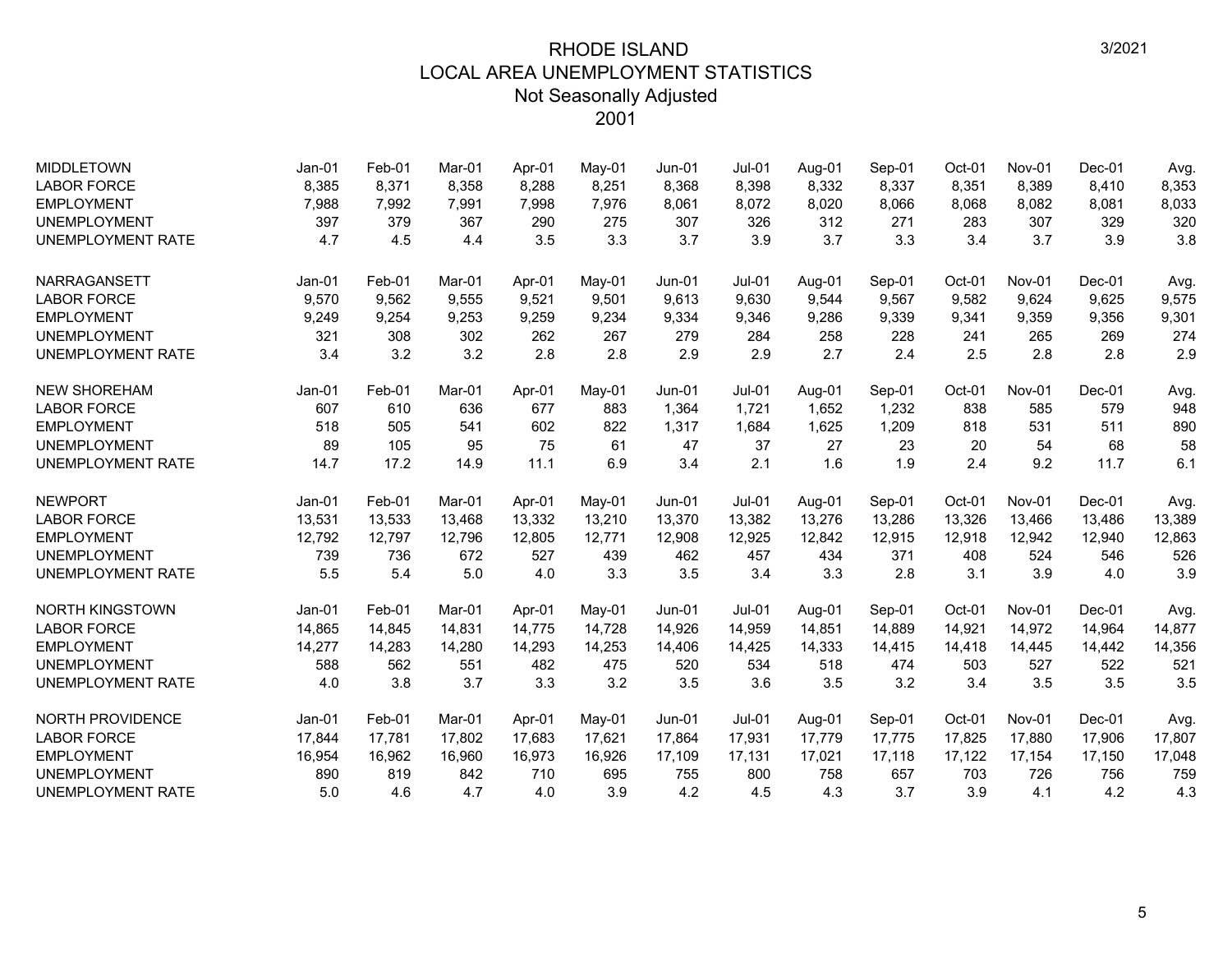| <b>NORTH SMITHFIELD</b>  | Jan-01   | Feb-01 | Mar-01 | Apr-01 | May-01 | Jun-01   | <b>Jul-01</b> | Aug-01 | Sep-01 | Oct-01 | Nov-01 | $Dec-01$ | Avg.   |
|--------------------------|----------|--------|--------|--------|--------|----------|---------------|--------|--------|--------|--------|----------|--------|
| <b>LABOR FORCE</b>       | 5,853    | 5,823  | 5.839  | 5.794  | 5,762  | 5.858    | 5,883         | 5,831  | 5,841  | 5,834  | 5.854  | 5,860    | 5,836  |
| <b>EMPLOYMENT</b>        | 5,609    | 5,611  | 5,610  | 5,615  | 5,599  | 5,661    | 5,668         | 5,631  | 5,664  | 5,664  | 5,676  | 5,674    | 5,640  |
| <b>UNEMPLOYMENT</b>      | 244      | 212    | 229    | 179    | 163    | 197      | 215           | 200    | 177    | 170    | 178    | 186      | 196    |
| <b>UNEMPLOYMENT RATE</b> | 4.2      | 3.6    | 3.9    | 3.1    | 2.8    | 3.4      | 3.7           | 3.4    | 3.0    | 2.9    | 3.0    | 3.2      | 3.4    |
| <b>PAWTUCKET</b>         | $Jan-01$ | Feb-01 | Mar-01 | Apr-01 | May-01 | $Jun-01$ | $Jul-01$      | Aug-01 | Sep-01 | Oct-01 | Nov-01 | $Dec-01$ | Avg.   |
| <b>LABOR FORCE</b>       | 36,012   | 35,926 | 36,204 | 35,992 | 35,945 | 36,389   | 36,583        | 36,165 | 36,118 | 36,354 | 36,395 | 36,390   | 36,206 |
| <b>EMPLOYMENT</b>        | 33,932   | 33,947 | 33,943 | 33,970 | 33,876 | 34,242   | 34,287        | 34,065 | 34,260 | 34,267 | 34,332 | 34,324   | 34,120 |
| <b>UNEMPLOYMENT</b>      | 2,080    | 1,979  | 2,261  | 2,022  | 2,069  | 2,147    | 2,296         | 2,100  | 1,858  | 2,087  | 2,063  | 2,066    | 2,086  |
| <b>UNEMPLOYMENT RATE</b> | 5.8      | 5.5    | 6.2    | 5.6    | 5.8    | 5.9      | 6.3           | 5.8    | 5.1    | 5.7    | 5.7    | 5.7      | 5.8    |
| <b>PORTSMOUTH</b>        | $Jan-01$ | Feb-01 | Mar-01 | Apr-01 | May-01 | $Jun-01$ | $Jul-01$      | Aug-01 | Sep-01 | Oct-01 | Nov-01 | $Dec-01$ | Avg.   |
| <b>LABOR FORCE</b>       | 9,144    | 9,115  | 9,090  | 9,032  | 8,989  | 9,105    | 9,127         | 9,048  | 9,071  | 9,083  | 9,122  | 9,143    | 9,089  |
| <b>EMPLOYMENT</b>        | 8,737    | 8,742  | 8,740  | 8,747  | 8,723  | 8,817    | 8,829         | 8,772  | 8,822  | 8,825  | 8,840  | 8,839    | 8,786  |
| <b>UNEMPLOYMENT</b>      | 407      | 373    | 350    | 285    | 266    | 288      | 298           | 276    | 249    | 258    | 282    | 304      | 303    |
| <b>UNEMPLOYMENT RATE</b> | 4.5      | 4.1    | 3.9    | 3.2    | 3.0    | 3.2      | 3.3           | 3.1    | 2.7    | 2.8    | 3.1    | 3.3      | 3.3    |
| <b>PROVIDENCE</b>        | $Jan-01$ | Feb-01 | Mar-01 | Apr-01 | May-01 | $Jun-01$ | $Jul-01$      | Aug-01 | Sep-01 | Oct-01 | Nov-01 | Dec-01   | Avg.   |
| <b>LABOR FORCE</b>       | 75,742   | 75,434 | 75,757 | 75,442 | 75,447 | 76,616   | 76,876        | 76,048 | 75,834 | 75,957 | 76,046 | 76,182   | 75,948 |
| <b>EMPLOYMENT</b>        | 71,167   | 71,200 | 71.190 | 71,246 | 71,050 | 71,817   | 71.910        | 71,447 | 71,856 | 71,870 | 72.005 | 71,990   | 71,562 |
| <b>UNEMPLOYMENT</b>      | 4,575    | 4,234  | 4,567  | 4,196  | 4,397  | 4,799    | 4,966         | 4,601  | 3,978  | 4,087  | 4,041  | 4,192    | 4,386  |
| <b>UNEMPLOYMENT RATE</b> | 6.0      | 5.6    | 6.0    | 5.6    | 5.8    | 6.3      | 6.5           | 6.1    | 5.2    | 5.4    | 5.3    | 5.5      | 5.8    |
| <b>RICHMOND</b>          | $Jan-01$ | Feb-01 | Mar-01 | Apr-01 | May-01 | $Jun-01$ | $Jul-01$      | Aug-01 | Sep-01 | Oct-01 | Nov-01 | Dec-01   | Avg.   |
| <b>LABOR FORCE</b>       | 4,039    | 4,038  | 4.040  | 4,033  | 4,022  | 4,069    | 4,091         | 4,051  | 4,057  | 4,070  | 4,081  | 4,078    | 4,056  |
| <b>EMPLOYMENT</b>        | 3,938    | 3,940  | 3,939  | 3,943  | 3,931  | 3,974    | 3,979         | 3,954  | 3,977  | 3,978  | 3,985  | 3,984    | 3,960  |
| <b>UNEMPLOYMENT</b>      | 101      | 98     | 101    | 90     | 91     | 95       | 112           | 97     | 80     | 92     | 96     | 94       | 96     |
| <b>UNEMPLOYMENT RATE</b> | 2.5      | 2.4    | 2.5    | 2.2    | 2.3    | 2.3      | 2.7           | 2.4    | 2.0    | 2.3    | 2.4    | 2.3      | 2.4    |
| <b>SCITUATE</b>          | $Jan-01$ | Feb-01 | Mar-01 | Apr-01 | May-01 | $Jun-01$ | $Jul-01$      | Aug-01 | Sep-01 | Oct-01 | Nov-01 | $Dec-01$ | Avg.   |
| <b>LABOR FORCE</b>       | 5,988    | 5,999  | 5,997  | 5,947  | 5,930  | 6,002    | 6,042         | 5,989  | 5,993  | 5,992  | 6,013  | 6,024    | 5,993  |
| <b>EMPLOYMENT</b>        | 5,716    | 5,718  | 5,718  | 5,722  | 5,706  | 5,768    | 5,776         | 5,738  | 5,771  | 5,772  | 5,782  | 5,782    | 5,747  |
| <b>UNEMPLOYMENT</b>      | 272      | 281    | 279    | 225    | 224    | 234      | 266           | 251    | 222    | 220    | 231    | 242      | 246    |
| <b>UNEMPLOYMENT RATE</b> | 4.5      | 4.7    | 4.7    | 3.8    | 3.8    | 3.9      | 4.4           | 4.2    | 3.7    | 3.7    | 3.8    | 4.0      | 4.1    |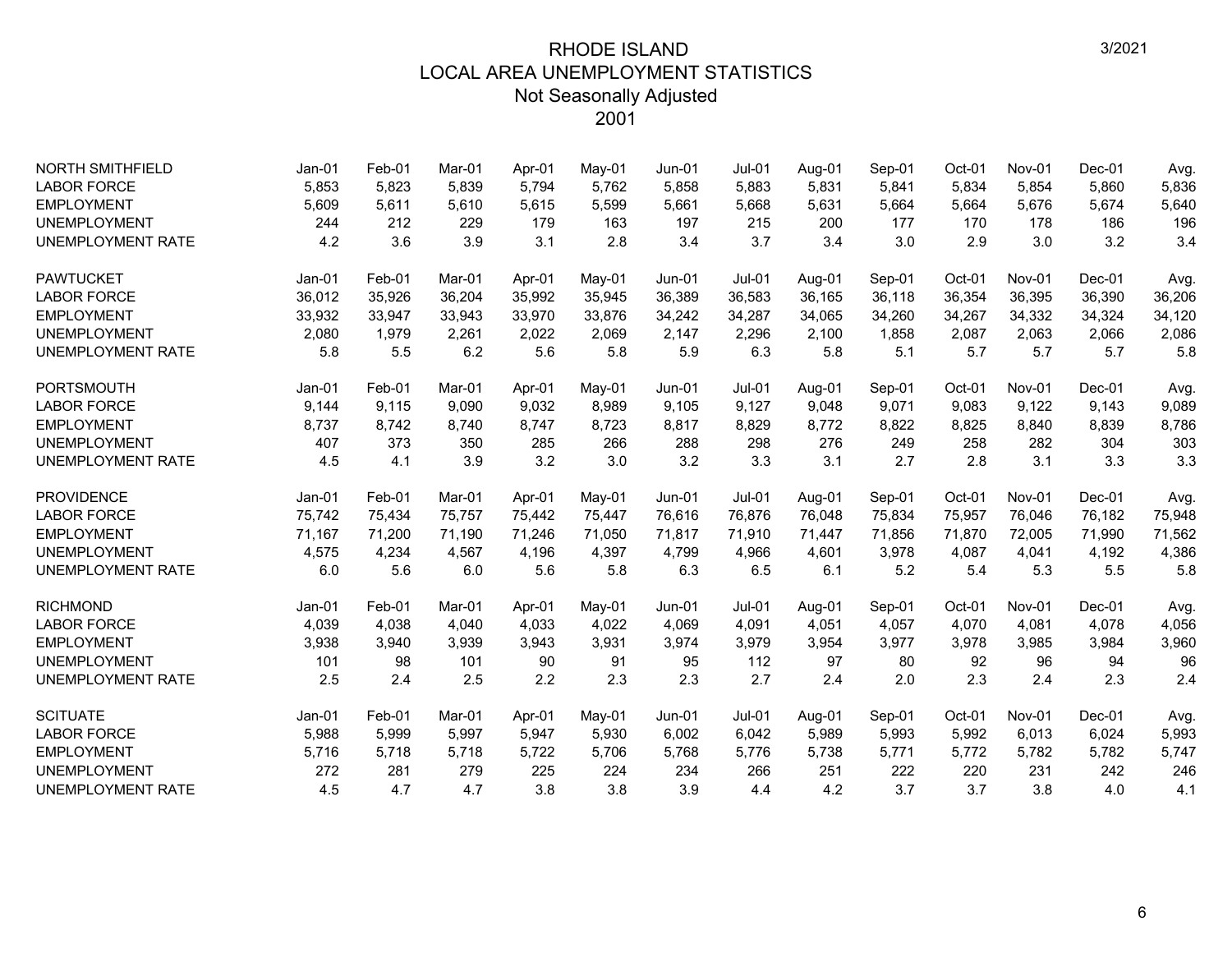| <b>SMITHFIELD</b>        | Jan-01   | Feb-01 | Mar-01 | Apr-01 | May-01 | $Jun-01$ | $Jul-01$      | Aug-01 | Sep-01 | Oct-01 | <b>Nov-01</b> | $Dec-01$ | Avg.   |
|--------------------------|----------|--------|--------|--------|--------|----------|---------------|--------|--------|--------|---------------|----------|--------|
| <b>LABOR FORCE</b>       | 11,146   | 11,093 | 11.092 | 11,057 | 11,038 | 11,251   | 11,301        | 11,163 | 11,152 | 11,185 | 11,208        | 11,235   | 11,161 |
| <b>EMPLOYMENT</b>        | 10,673   | 10,679 | 10,676 | 10,684 | 10,655 | 10,771   | 10,785        | 10.716 | 10,777 | 10,778 | 10,799        | 10.797   | 10,733 |
| <b>UNEMPLOYMENT</b>      | 473      | 414    | 416    | 373    | 383    | 480      | 516           | 447    | 375    | 407    | 409           | 438      | 428    |
| <b>UNEMPLOYMENT RATE</b> | 4.2      | 3.7    | 3.8    | 3.4    | 3.5    | 4.3      | 4.6           | 4.0    | 3.4    | 3.6    | 3.6           | 3.9      | 3.8    |
| <b>SOUTH KINGSTOWN</b>   | $Jan-01$ | Feb-01 | Mar-01 | Apr-01 | May-01 | $Jun-01$ | $Jul-01$      | Aug-01 | Sep-01 | Oct-01 | Nov-01        | $Dec-01$ | Avg.   |
| <b>LABOR FORCE</b>       | 14,676   | 14,614 | 14,624 | 14,471 | 14,434 | 14,675   | 14,708        | 14,577 | 14,584 | 14,621 | 14,670        | 14,663   | 14,610 |
| <b>EMPLOYMENT</b>        | 14,012   | 14,019 | 14,016 | 14,027 | 13,989 | 14,140   | 14,159        | 14,067 | 14,148 | 14,150 | 14,177        | 14,175   | 14,090 |
| <b>UNEMPLOYMENT</b>      | 664      | 595    | 608    | 444    | 445    | 535      | 549           | 510    | 436    | 471    | 493           | 488      | 520    |
| <b>UNEMPLOYMENT RATE</b> | 4.5      | 4.1    | 4.2    | 3.1    | 3.1    | 3.6      | 3.7           | 3.5    | 3.0    | 3.2    | 3.4           | 3.3      | 3.6    |
| <b>TIVERTON</b>          | Jan-01   | Feb-01 | Mar-01 | Apr-01 | May-01 | $Jun-01$ | <b>Jul-01</b> | Aug-01 | Sep-01 | Oct-01 | Nov-01        | Dec-01   | Avg.   |
| <b>LABOR FORCE</b>       | 8,459    | 8,462  | 8,462  | 8,349  | 8,280  | 8,372    | 8,451         | 8,360  | 8,335  | 8,334  | 8,405         | 8,442    | 8,393  |
| <b>EMPLOYMENT</b>        | 7,993    | 7,996  | 7,996  | 8,002  | 7,980  | 8,065    | 8,076         | 8,024  | 8,070  | 8,072  | 8,086         | 8,085    | 8,037  |
| <b>UNEMPLOYMENT</b>      | 466      | 466    | 466    | 347    | 300    | 307      | 375           | 336    | 265    | 262    | 319           | 357      | 356    |
| <b>UNEMPLOYMENT RATE</b> | 5.5      | 5.5    | 5.5    | 4.2    | 3.6    | 3.7      | 4.4           | 4.0    | 3.2    | 3.1    | 3.8           | 4.2      | 4.2    |
| <b>WARREN</b>            | $Jan-01$ | Feb-01 | Mar-01 | Apr-01 | May-01 | $Jun-01$ | $Jul-01$      | Aug-01 | Sep-01 | Oct-01 | Nov-01        | $Dec-01$ | Avg.   |
| <b>LABOR FORCE</b>       | 6,190    | 6,169  | 6,180  | 6,134  | 6,100  | 6,191    | 6,222         | 6,173  | 6,173  | 6,179  | 6,220         | 6,221    | 6,179  |
| <b>EMPLOYMENT</b>        | 5,892    | 5,895  | 5,895  | 5,899  | 5,883  | 5,947    | 5,954         | 5,916  | 5,950  | 5,951  | 5,962         | 5,960    | 5,925  |
| <b>UNEMPLOYMENT</b>      | 298      | 274    | 285    | 235    | 217    | 244      | 268           | 257    | 223    | 228    | 258           | 261      | 254    |
| <b>UNEMPLOYMENT RATE</b> | 4.8      | 4.4    | 4.6    | 3.8    | 3.6    | 3.9      | 4.3           | 4.2    | 3.6    | 3.7    | 4.1           | 4.2      | 4.1    |
| <b>WARWICK</b>           | $Jan-01$ | Feb-01 | Mar-01 | Apr-01 | May-01 | $Jun-01$ | $Jul-01$      | Aug-01 | Sep-01 | Oct-01 | Nov-01        | $Dec-01$ | Avg.   |
| <b>LABOR FORCE</b>       | 47,250   | 47,124 | 47.082 | 46.887 | 46,798 | 47,378   | 47,524        | 47,165 | 47,244 | 47,322 | 47,480        | 47,518   | 47,231 |
| <b>EMPLOYMENT</b>        | 45,122   | 45.143 | 45.136 | 45.172 | 45,048 | 45,534   | 45,593        | 45,299 | 45,559 | 45,568 | 45,653        | 45,644   | 45,373 |
| <b>UNEMPLOYMENT</b>      | 2,128    | 1,981  | 1,946  | 1,715  | 1,750  | 1,844    | 1,931         | 1,866  | 1,685  | 1,754  | 1,827         | 1,874    | 1,858  |
| <b>UNEMPLOYMENT RATE</b> | 4.5      | 4.2    | 4.1    | 3.7    | 3.7    | 3.9      | 4.1           | 4.0    | 3.6    | 3.7    | 3.8           | 3.9      | 3.9    |
| <b>WEST GREENWICH</b>    | $Jan-01$ | Feb-01 | Mar-01 | Apr-01 | May-01 | $Jun-01$ | $Jul-01$      | Aug-01 | Sep-01 | Oct-01 | Nov-01        | $Dec-01$ | Avg.   |
| <b>LABOR FORCE</b>       | 3,120    | 3,135  | 3,121  | 3,093  | 3,074  | 3,122    | 3,147         | 3,127  | 3,119  | 3,117  | 3,130         | 3,133    | 3,120  |
| <b>EMPLOYMENT</b>        | 2,997    | 2,998  | 2,998  | 3,000  | 2,992  | 3,025    | 3,028         | 3,009  | 3,026  | 3,027  | 3,032         | 3,032    | 3,014  |
| <b>UNEMPLOYMENT</b>      | 123      | 137    | 123    | 93     | 82     | 97       | 119           | 118    | 93     | 90     | 98            | 101      | 106    |
| <b>UNEMPLOYMENT RATE</b> | 3.9      | 4.4    | 3.9    | 3.0    | 2.7    | 3.1      | 3.8           | 3.8    | 3.0    | 2.9    | 3.1           | 3.2      | 3.4    |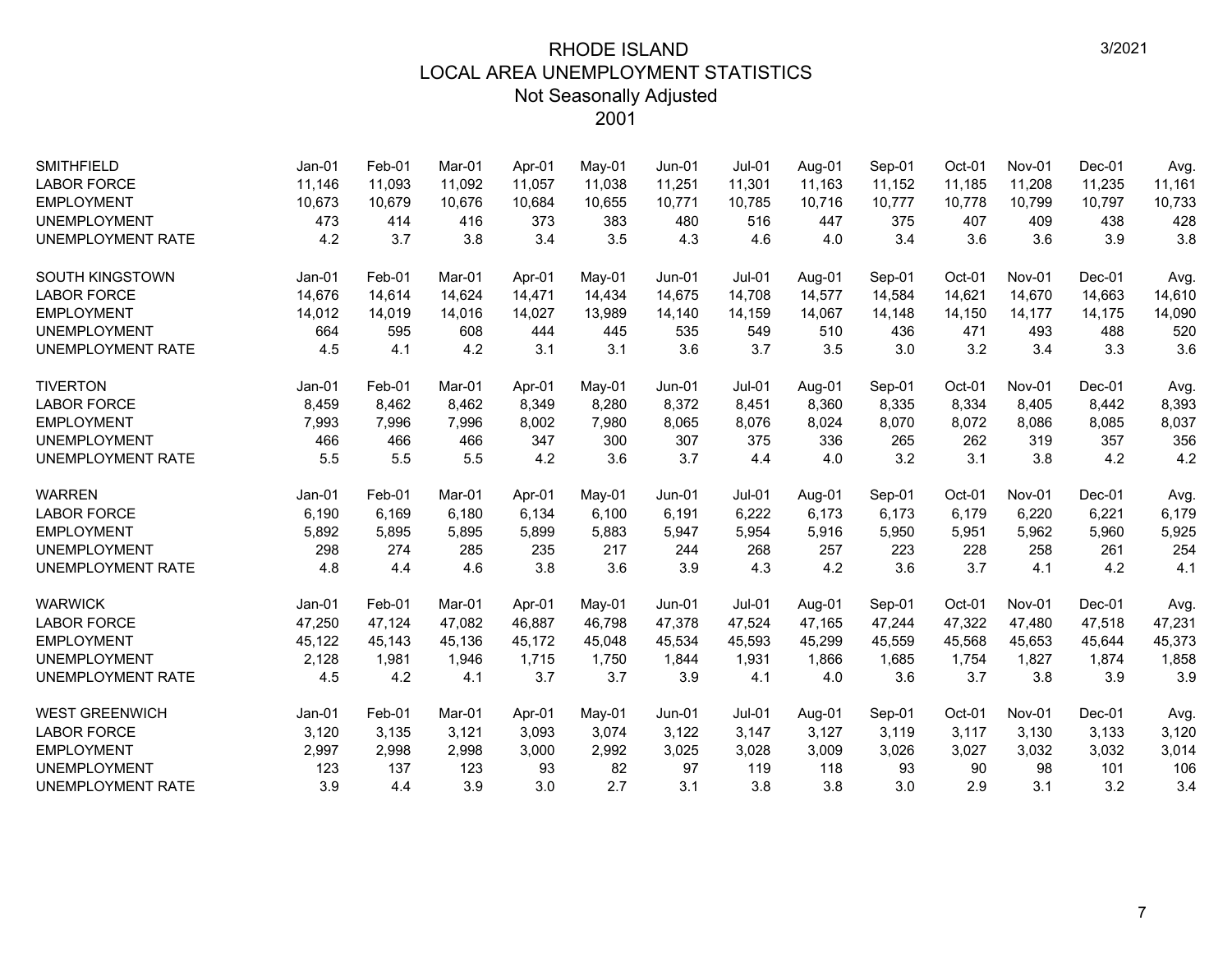| <b>WEST WARWICK</b>      | Jan-01   | Feb-01 | Mar-01 | Apr-01 | May-01 | $Jun-01$      | $Jul-01$ | Aug-01 | Sep-01 | Oct-01 | Nov-01        | Dec-01   | Avg.   |
|--------------------------|----------|--------|--------|--------|--------|---------------|----------|--------|--------|--------|---------------|----------|--------|
| <b>LABOR FORCE</b>       | 16,159   | 16,126 | 16,129 | 15,979 | 15,945 | 16,148        | 16,204   | 16,044 | 16,029 | 16,043 | 16,087        | 16,133   | 16,086 |
| <b>EMPLOYMENT</b>        | 15,263   | 15,271 | 15,268 | 15,280 | 15,238 | 15,402        | 15,422   | 15,323 | 15,411 | 15,414 | 15,443        | 15,439   | 15,348 |
| <b>UNEMPLOYMENT</b>      | 896      | 855    | 861    | 699    | 707    | 746           | 782      | 721    | 618    | 629    | 644           | 694      | 738    |
| UNEMPLOYMENT RATE        | 5.5      | 5.3    | 5.3    | 4.4    | 4.4    | 4.6           | 4.8      | 4.5    | 3.9    | 3.9    | 4.0           | 4.3      | 4.6    |
| <b>WESTERLY</b>          | $Jan-01$ | Feb-01 | Mar-01 | Apr-01 | May-01 | $Jun-01$      | $Jul-01$ | Aug-01 | Sep-01 | Oct-01 | Nov-01        | Dec-01   | Avg.   |
| <b>LABOR FORCE</b>       | 12,161   | 12,241 | 12,142 | 12,017 | 12,037 | 12,333        | 12,680   | 12,487 | 12,447 | 12,673 | 12,780        | 12,776   | 12,398 |
| <b>EMPLOYMENT</b>        | 11,642   | 11,634 | 11,615 | 11,631 | 11,665 | 11,932        | 12,224   | 12,070 | 12,105 | 12,267 | 12,345        | 12,342   | 11,956 |
| <b>UNEMPLOYMENT</b>      | 519      | 607    | 527    | 386    | 372    | 401           | 456      | 417    | 342    | 406    | 435           | 434      | 442    |
| UNEMPLOYMENT RATE        | 4.3      | 5.0    | 4.3    | 3.2    | 3.1    | 3.3           | 3.6      | 3.3    | 2.7    | 3.2    | 3.4           | 3.4      | 3.6    |
| <b>WOONSOCKET</b>        | Jan-01   | Feb-01 | Mar-01 | Apr-01 | May-01 | Jun-01        | $Jul-01$ | Aug-01 | Sep-01 | Oct-01 | <b>Nov-01</b> | Dec-01   | Avg.   |
| <b>LABOR FORCE</b>       | 20,911   | 20,909 | 20,914 | 20,786 | 20,778 | 21,103        | 21,202   | 21,029 | 21,031 | 21,069 | 21,173        | 21,180   | 21,007 |
| <b>EMPLOYMENT</b>        | 19,758   | 19,767 | 19.765 | 19,781 | 19,726 | 19,938        | 19,964   | 19,836 | 19,950 | 19,954 | 19,991        | 19,987   | 19,868 |
| <b>UNEMPLOYMENT</b>      | 1,153    | 1,142  | 1,149  | 1,005  | 1,052  | 1,165         | 1,238    | 1,193  | 1,081  | 1,115  | 1,182         | 1,193    | 1,139  |
| UNEMPLOYMENT RATE        | 5.5      | 5.5    | 5.5    | 4.8    | 5.1    | 5.5           | 5.8      | 5.7    | 5.1    | 5.3    | 5.6           | 5.6      | 5.4    |
| <b>BRISTOL COUNTY</b>    | $Jan-01$ | Feb-01 | Mar-01 | Apr-01 | May-01 | <b>Jun-01</b> | $Jul-01$ | Aug-01 | Sep-01 | Oct-01 | <b>Nov-01</b> | $Dec-01$ | Avg.   |
| <b>LABOR FORCE</b>       | 26,629   | 26,599 | 26,624 | 26,431 | 26,311 | 26,681        | 26,773   | 26,546 | 26,567 | 26,639 | 26,750        | 26,758   | 26,609 |
| <b>EMPLOYMENT</b>        | 25,500   | 25,512 | 25,510 | 25,529 | 25,459 | 25,734        | 25,767   | 25,601 | 25,749 | 25,755 | 25,803        | 25,796   | 25,643 |
| <b>UNEMPLOYMENT</b>      | 1,129    | 1,087  | 1,114  | 902    | 852    | 947           | 1,006    | 945    | 818    | 884    | 947           | 962      | 966    |
| <b>UNEMPLOYMENT RATE</b> | 4.2      | 4.1    | 4.2    | 3.4    | 3.2    | 3.5           | 3.8      | 3.6    | 3.1    | 3.3    | 3.5           | 3.6      | 3.6    |
| <b>KENT COUNTY</b>       | $Jan-01$ | Feb-01 | Mar-01 | Apr-01 | May-01 | $Jun-01$      | $Jul-01$ | Aug-01 | Sep-01 | Oct-01 | <b>Nov-01</b> | Dec-01   | Avg.   |
| <b>LABOR FORCE</b>       | 92,595   | 92,394 | 92,294 | 91,777 | 91,538 | 92,685        | 93,086   | 92,356 | 92,355 | 92,529 | 92,821        | 92,934   | 92,447 |
| <b>EMPLOYMENT</b>        | 88,188   | 88,228 | 88,218 | 88,286 | 88,045 | 88,994        | 89,110   | 88,535 | 89,043 | 89,061 | 89,227        | 89,210   | 88,679 |
| <b>UNEMPLOYMENT</b>      | 4,407    | 4,166  | 4,076  | 3,491  | 3,493  | 3,691         | 3,976    | 3,821  | 3,312  | 3,468  | 3,594         | 3,724    | 3,768  |
| <b>UNEMPLOYMENT RATE</b> | 4.8      | 4.5    | 4.4    | 3.8    | 3.8    | 4.0           | 4.3      | 4.1    | 3.6    | 3.7    | 3.9           | 4.0      | 4.1    |